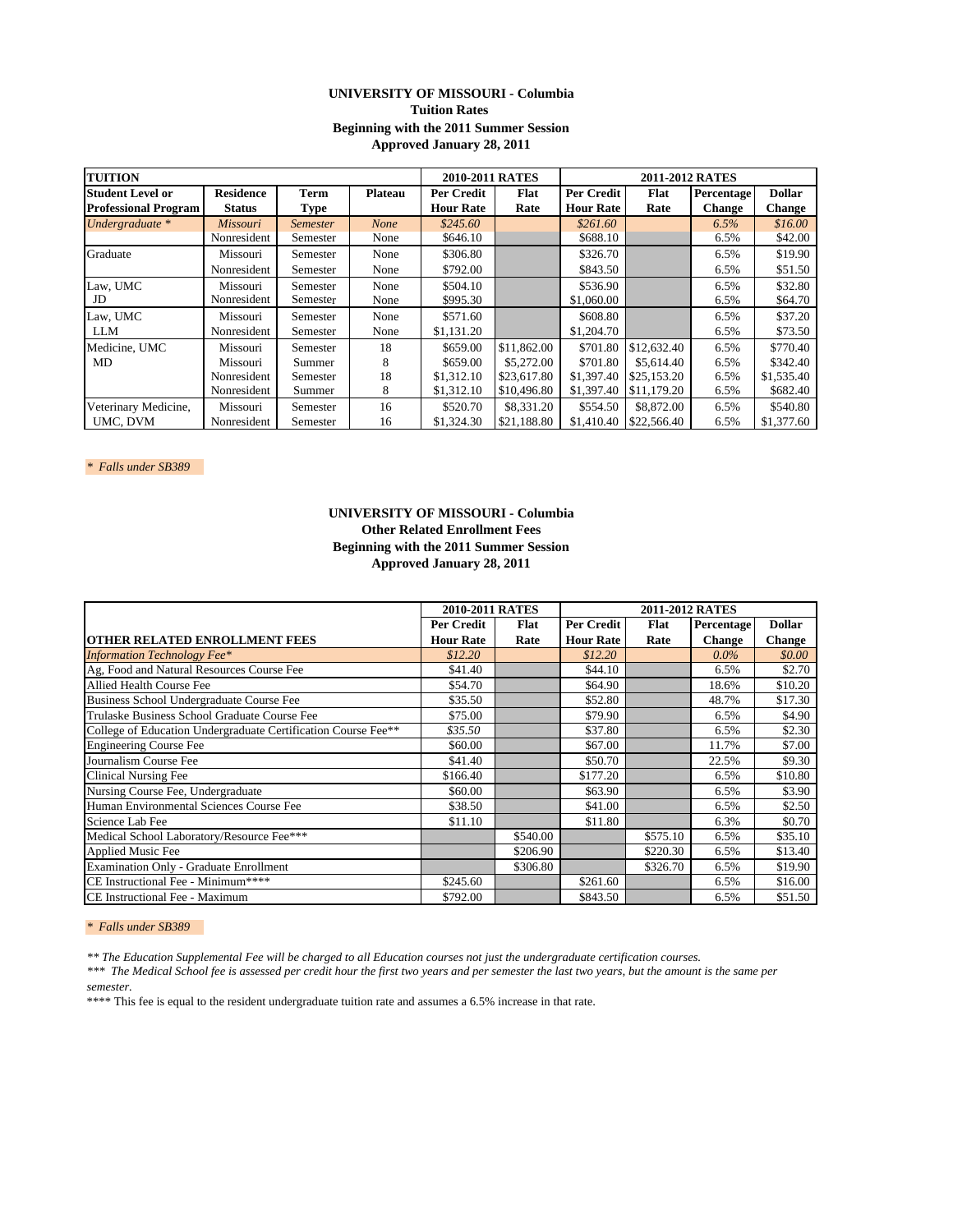### **UNIVERSITY OF MISSOURI - Kansas City Tuition Rates Beginning with the 2011 Summer Session Approved January 28, 2011**

| <b>TUITION</b>              |                  |             | 2010-2011 RATES |                   | 2011-2012 RATES |                  |             |            |               |
|-----------------------------|------------------|-------------|-----------------|-------------------|-----------------|------------------|-------------|------------|---------------|
| <b>Student Level or</b>     | <b>Residence</b> | <b>Term</b> | Plateau         | <b>Per Credit</b> | Flat            | Per Credit       | Flat        | Percentage | <b>Dollar</b> |
| <b>Professional Program</b> | <b>Status</b>    | <b>Type</b> |                 | <b>Hour Rate</b>  | Rate            | <b>Hour Rate</b> | Rate        | Change     | Change        |
| Undergraduate *             | Missouri         | Semester    | None            | \$245.60          |                 | \$257.90         |             | 5.0%       | \$12.30       |
|                             | Nonresident      | Semester    | None            | \$631.90          |                 | \$663.50         |             | 5.0%       | \$31.60       |
|                             | Metropolitan     | Semester    | None            | \$245.60          |                 | \$257.90         |             | 5.0%       | \$12.30       |
| Graduate                    | Missouri         | Semester    | None            | \$306.80          |                 | \$322.10         |             | 5.0%       | \$15.30       |
|                             | Nonresident      | Semester    | None            | \$792.00          |                 | \$831.60         |             | 5.0%       | \$39.60       |
|                             | Metropolitan     | Semester    | None            | \$306.80          |                 | \$322.10         |             | 5.0%       | \$15.30       |
| Anesthesia, UMKC            | Missouri         | Semester    | na              |                   | \$10,302.00     |                  | \$10,456.50 | 1.5%       | \$154.50      |
| <b>MS</b>                   | Missouri         | Summer      | na              |                   | \$6,868.00      |                  | \$6,971.00  | 1.5%       | \$103.00      |
|                             | Nonresident      | Semester    | na              |                   | \$15,453.00     |                  | \$15,684.80 | 1.5%       | \$231.80      |
|                             | Nonresident      | Summer      | na              |                   | \$10,302.00     |                  | \$10,456.50 | 1.5%       | \$154.50      |
| Dentistry, UMKC             | Missouri         | Semester    | 16              | \$769.90          | \$12,318.40     | \$789.20         | \$12,626.40 | 2.5%       | \$308.00      |
| <b>DDS</b>                  | Missouri         | Summer      | 8               | \$769.90          | \$6,159.20      | \$789.20         | \$6,313.20  | 2.5%       | \$154.00      |
|                             | Nonresident      | Semester    | 16              | \$1,534.40        | \$24,550.40     | \$1,572.80       | \$25,164.20 | 2.5%       | \$613.80      |
|                             | Nonresident      | Summer      | 8               | \$1,534.40        | \$12,275.20     | \$1,572.80       | \$12,582.10 | 2.5%       | \$306.90      |
| Dentistry, UMKC             | Missouri         | Semester    | 14              | \$946.80          | \$13,255.20     | \$970.50         | \$13,586.60 | 2.5%       | \$331.40      |
| Graduate Certificate        | Missouri         | Summer      | $\tau$          | \$946.80          | \$6,627.60      | \$970.50         | \$6,793.30  | 2.5%       | \$165.70      |
| and MS                      | Nonresident      | Semester    | 14              | \$1,890.20        | \$26,462.80     | \$1,937.50       | \$27,124.40 | 2.5%       | \$661.60      |
|                             | Nonresident      | Summer      | $\overline{7}$  | \$1,890.20        | \$13,231.40     | \$1,937.50       | \$13,562.20 | 2.5%       | \$330.80      |
| Law, UMKC                   | Missouri         | Semester    | None            | \$490.10          |                 | \$514.60         |             | 5.0%       | \$24.50       |
| JD                          | Nonresident      | Semester    | None            | \$967.60          |                 | \$1,016.00       |             | 5.0%       | \$48.40       |
| Law, UMKC                   | Missouri         | Semester    | None            | \$571.60          |                 | \$600.20         |             | 5.0%       | \$28.60       |
| <b>LLM</b>                  | Nonresident      | Semester    | None            | \$1,131.20        |                 | \$1,187.75       |             | 5.0%       | \$56.55       |
| Medicine, UMKC              | Missouri         | Semester    | 16              | \$590.40          | \$9,446.40      | \$590.40         | \$9,446.40  | 0.0%       | \$0.00        |
| MD, Years 1 and 2           | Missouri         | Summer      | $\,$ 8 $\,$     | \$590.40          | \$4,723.20      | \$590.40         | \$4,723.20  | 0.0%       | \$0.00        |
|                             | Regional         | Semester    | 16              | \$885.60          | \$14,169.60     | \$885.60         | \$14,169.60 | 0.0%       | \$0.00        |
|                             | Regional         | Summer      | 8               | \$885.60          | \$7,084.80      | \$885.60         | \$7,084.80  | 0.0%       | \$0.00        |
|                             | Nonresident      | Semester    | 16              | \$1,180.80        | \$18,892.80     | \$1,180.80       | \$18,892.80 | 0.0%       | \$0.00        |
|                             | Nonresident      | Summer      | 8               | \$1,180.80        | \$9,446.40      | \$1,180.80       | \$9,446.40  | 0.0%       | \$0.00        |
| Medicine, UMKC              | Missouri         | Semester    | 18              | \$572.30          | \$10,301.40     | \$580.90         | \$10,455.90 | 1.5%       | \$154.50      |
| MD, Years 3 thru 6          | Missouri         | Summer      | 12              | \$572.30          | \$6,867.60      | \$580.90         | \$6,970.60  | 1.5%       | \$103.00      |
|                             | Regional         | Semester    | 18              | \$858.50          | \$15,453.00     | \$871.40         | \$15,684.80 | 1.5%       | \$231.80      |
|                             | Regional         | Summer      | 12              | \$858.50          | \$10,302.00     | \$871.40         | \$10,456.50 | 1.5%       | \$154.50      |
|                             | Nonresident      | Semester    | 18              | \$1,144.60        | \$20,602.80     | \$1,161.80       | \$20,911.80 | 1.5%       | \$309.00      |
|                             | Nonresident      | Summer      | 12              | \$1,144.60        | \$13,735.20     | \$1,161.80       | \$13,941.20 | 1.5%       | \$206.00      |
| Pharmacy, UMKC              | Missouri         | Semester    | $\overline{15}$ | \$556.00          | \$8,340.00      | \$583.80         | \$8,757.00  | 5.0%       | \$417.00      |
| Dpharm                      | Missouri         | Summer      | 6               | \$556.00          | \$3,336.00      | \$583.80         | \$3,502.80  | 5.0%       | \$166.80      |
|                             | Nonresident      | Semester    | 15              | \$1,222.50        | \$18,337.50     | \$1,283.60       | \$19,254.40 | 5.0%       | \$916.90      |
|                             | Nonresident      | Summer      | 6               | \$1,222.50        | \$7,335.00      | \$1,283.60       | \$7,701.80  | 5.0%       | \$366.80      |
| Pharmacy, UMKC              | Missouri         | Semester    | None            | \$420.10          |                 | \$441.10         |             | 5.0%       | \$21.00       |
| MS and PhD                  | Nonresident      | Semester    | None            | \$954.00          |                 | \$1,001.70       |             | 5.0%       | \$47.70       |

*\* Falls under SB389* 

#### **UNIVERSITY OF MISSOURI - Kansas City Other Related Enrollment Fees Beginning with the 2011 Summer Session Approved January 28, 2011**

|                                                          | 2010-2011 RATES |                  |                  | 2011-2012 RATES |               |               |  |  |  |
|----------------------------------------------------------|-----------------|------------------|------------------|-----------------|---------------|---------------|--|--|--|
|                                                          | Per Credit      |                  | Per Credit       | <b>Flat</b>     | Percentage    | <b>Dollar</b> |  |  |  |
| OTHER RELATED ENROLLMENT FEES                            | Hour            | <b>Flat Rate</b> | <b>Hour Rate</b> | Rate            | <b>Change</b> | <b>Change</b> |  |  |  |
| <b>Information Technology Fee</b> *                      | \$12.20         |                  | \$12.80          |                 | 4.9%          | \$0.60        |  |  |  |
| Graduate Cluster 1 Supplemental Fee                      | \$33.20         |                  | \$34.90          |                 | 5.1%          | \$1.70        |  |  |  |
| Graduate Cluster 2 Supplemental Fee (Graduate Business)  | \$60.00         |                  | \$75.00          |                 | 25.0%         | \$15.00       |  |  |  |
| Bloch School of Business & PA Undergraduate Course Fee   | \$15.00         |                  | \$20.00          |                 | 33.3%         | \$5.00        |  |  |  |
| School of Education Course Fee, UMKC                     | \$10.30         |                  | \$11.80          |                 | 14.6%         | \$1.50        |  |  |  |
| <b>Engineering Course Fee</b>                            | \$60.00         |                  | \$63.00          |                 | 5.0%          | \$3.00        |  |  |  |
| Studio Arts Fee, UMSL (BFA), & UMKC                      | \$25.20         |                  | \$26.50          |                 | 5.2%          | \$1.30        |  |  |  |
| Clinical Nursing Fee, MS (& Pre-Licensure level at UMKC) | \$166.40        |                  | \$174.70         |                 | 5.0%          | \$8.30        |  |  |  |
| Science Lab Fee,<br>(expanded to include Geo Sci.)       | \$11.10         |                  | \$11.70          |                 | 5.4%          | \$0.60        |  |  |  |
| Media & Communications Studies Lab/Studio Course Fee     | \$27.80         |                  | \$29.20          |                 | 5.0%          | \$1.40        |  |  |  |
| <b>Applied Dance Fee</b>                                 |                 | \$150.00         |                  | \$157.50        | 5.0%          | \$7.50        |  |  |  |
| Applied Music Fee                                        |                 | \$206.90         |                  | \$217.20        | 5.0%          | \$10.30       |  |  |  |
| <b>Examination Only - Graduate Enrollment</b>            |                 | \$306.80         |                  | \$322.10        | 5.0%          | \$15.30       |  |  |  |
| CE Instructional Fee - Minimum **                        | \$245.60        |                  | \$257.90         |                 | 5.0%          | \$12.30       |  |  |  |
| CE Instructional Fee - Maximum                           | \$792.00        |                  | \$831.60         |                 | 5.0%          | \$39.60       |  |  |  |

*\* Falls under SB389* 

\*\* This fee is equal to the resident undergraduate tuition rate and assumes a 5% increase in that rate.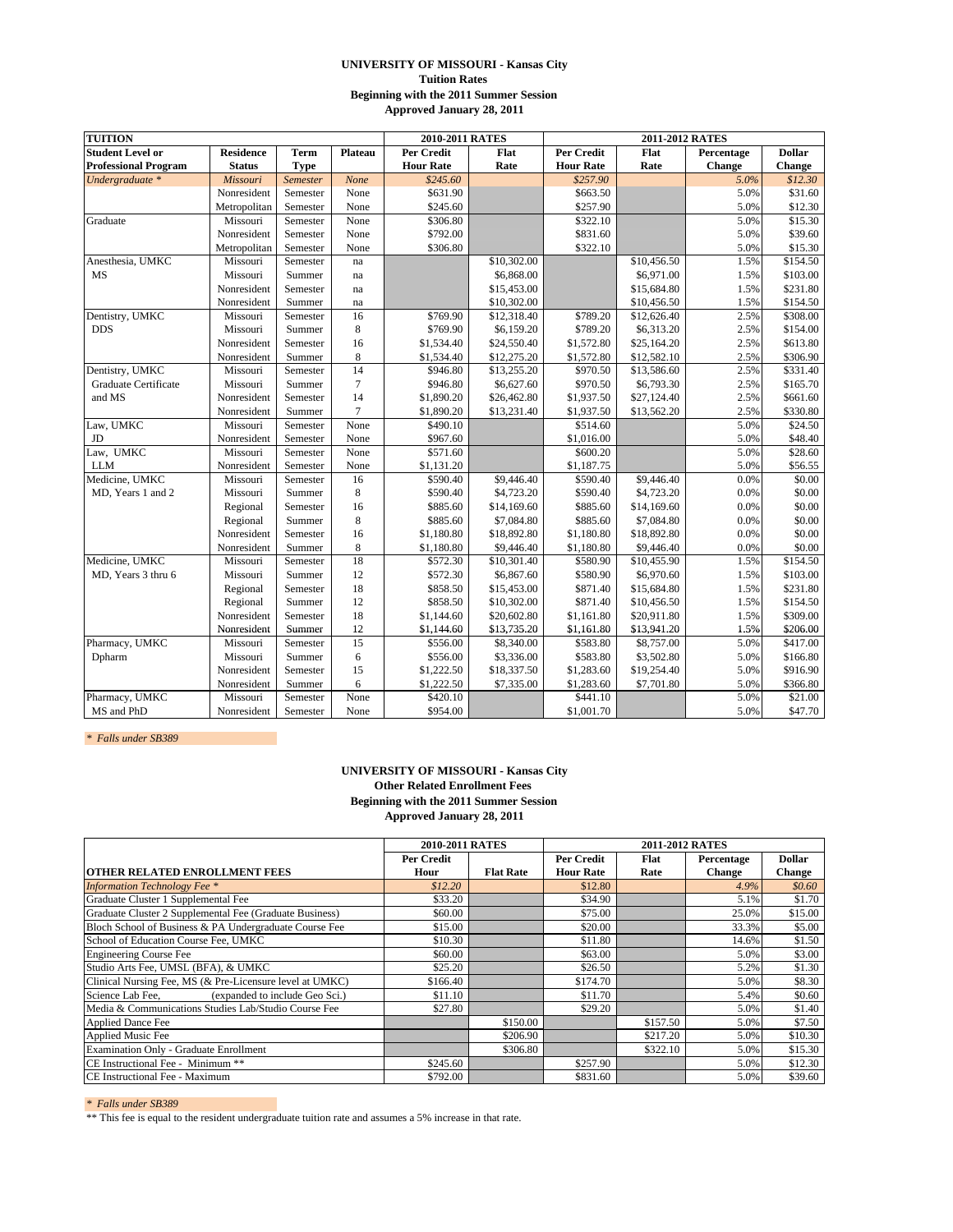## **MISSOURI UNIVERSITY OF SCIENCE AND TECHNOLOGY Tuition Rates Beginning with the 2011 Summer Session Approved January 28, 2011**

| <b>TUITION</b>                                                        |               |                 |                   | 2010-2011 RATES  |            | 2011-2012 RATES  |            |               |         |
|-----------------------------------------------------------------------|---------------|-----------------|-------------------|------------------|------------|------------------|------------|---------------|---------|
| <b>Residence</b><br><b>Student Level or</b><br>Term<br><b>Plateau</b> |               |                 | <b>Per Credit</b> | Flat             | Per Credit | Flat             | Percentage | <b>Dollar</b> |         |
| <b>Professional Program</b>                                           | <b>Status</b> | Type            |                   | <b>Hour Rate</b> | Rate       | <b>Hour Rate</b> | Rate       | <b>Change</b> | Change  |
| Undergraduate*                                                        | Missouri      | <i>Semester</i> | <b>None</b>       | \$245.60         |            | \$261.60         |            | 6.5%          | \$16.00 |
|                                                                       | Nonresident   | Semester        | None              | \$646.10         |            | \$688.10         |            | 6.5%          | \$42.00 |
| Graduate                                                              | Missouri      | Semester        | None              | \$306.80         |            | \$326.70         |            | 6.5%          | \$19.90 |
|                                                                       | Nonresident   | Semester        | None              | \$792.00         |            | \$843.50         |            | 6.5%          | \$51.50 |
| Business,                                                             | Missouri      | Semester        | na                | \$520.50         |            | \$554.30         |            | 6.5%          | \$33.80 |
| <b>MBA</b>                                                            | Nonresident   | Semester        | na                | \$832.80         |            | \$886.90         |            | 6.5%          | \$54.10 |

*\* Falls under SB389* 

## **MISSOURI UNIVERSITY OF SCIENCE AND TECHNOLOGY Other Related Enrollment Fees Beginning with the 2011 Summer Session Approved January 28, 2011**

|                                                                | 2010-2011 RATES  |          |                  |          |               |               |
|----------------------------------------------------------------|------------------|----------|------------------|----------|---------------|---------------|
|                                                                | Per Credit       | Flat     | Per Credit       | Flat     | Percentage    | <b>Dollar</b> |
| <b>OTHER RELATED ENROLLMENT FEES</b>                           | <b>Hour Rate</b> | Rate     | <b>Hour Rate</b> | Rate     | <b>Change</b> | Change        |
| <b>Information Technology Fee *</b>                            | \$12.20          |          | \$13.00          |          | 6.6%          | \$0.80        |
| Engineering Course Fee                                         | \$60.00          |          | \$67.20          |          | 12.0%         | \$7.20        |
| Science Supplemental Fee for Biological Sciences and Chemistry | \$60.00          |          | \$65.40          |          | 9.0%          | \$5.40        |
| Science Supplemental Fee for Computer Science, Geology, and    |                  |          |                  |          |               |               |
| Geophysics                                                     | \$60.00          |          | \$64.20          |          | 7.0%          | \$4.20        |
| Science Supplemental Fee for Physics                           | \$30.00          |          | \$32.10          |          | 7.0%          | \$2.10        |
| Business, IS&T and M&IS Course Fee                             | \$30.00          |          | \$32.70          |          | 9.0%          | \$2.70        |
| Examination Only - Graduate Enrollment                         |                  | \$306.80 |                  | \$326.70 | 6.5%          | \$19.90       |
| CE Instructional Fee - Minimum**                               | \$245.60         |          | \$261.60         |          | 6.5%          | \$16.00       |
| CE Instructional Fee - Maximum                                 | \$792.00         |          | \$843.50         |          | 6.5%          | \$51.50       |

*\* Falls under SB389* 

\*\* This fee is equal to the resident undergraduate tuition rate and assumes a 6.5% increase in that rate.